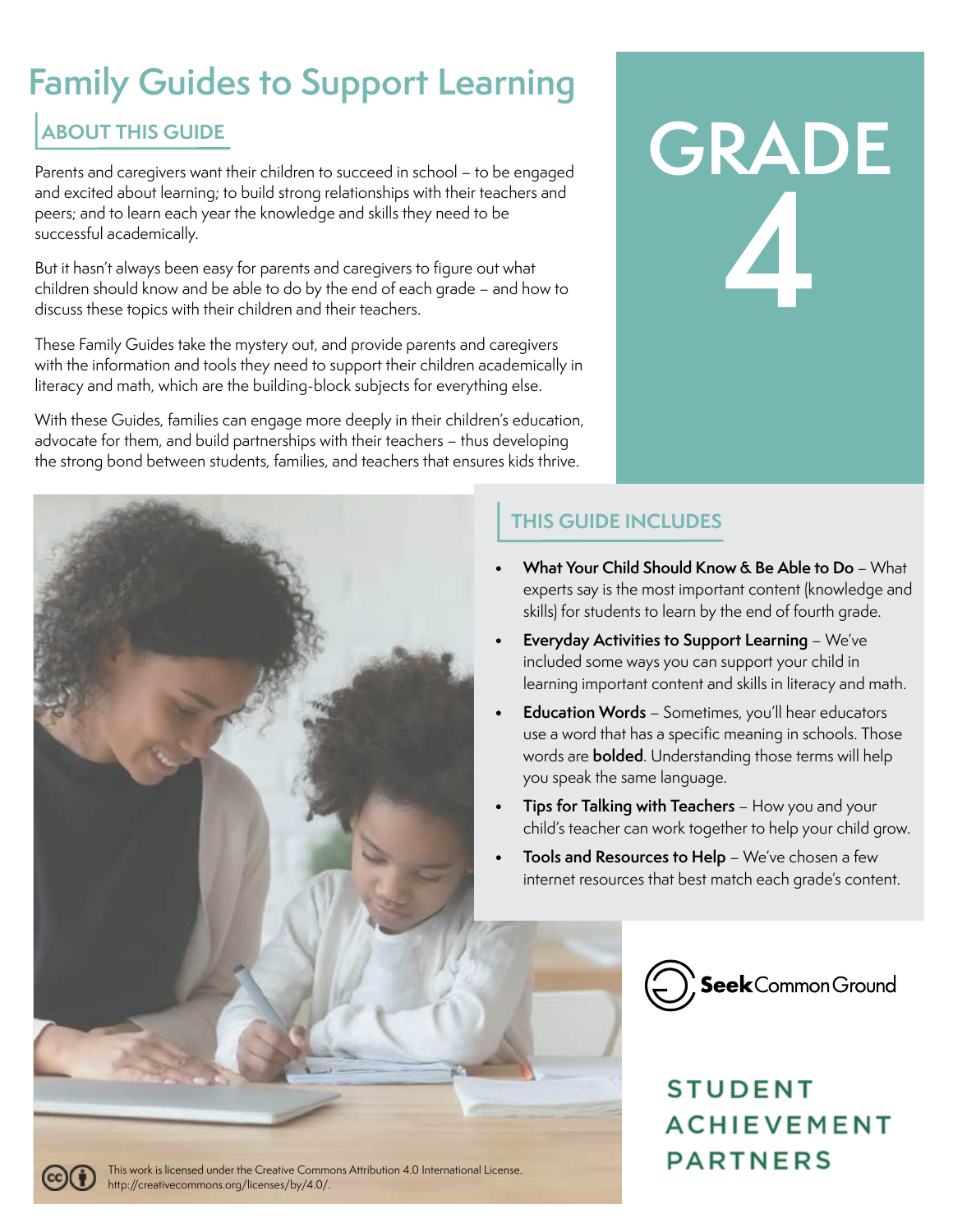

### **LITERACY**

#### **WHAT YOUR CHILD SHOULD KNOW AND BE ABLE TO DO**

Throughout the school year, 4th grade students will spend the most time working on the following topics. They should understand them well by the end of the year.

#### **Reading and writing skills:**

- $\bigcirc$  Writing complete sentences and paragraphs about what they are learning, with mostly correct spelling, grammar, capitalization, and punctuation.
- Reading 4th grade level texts smoothly and with expression, at a **fluency** rate of around 90-140 words per minute.

#### **Learning about the world through text:**

- $\bigcirc$  Asking and answering questions about stories and texts read independently. Using specific evidence to describe, to explain how ideas are connected, and to support inferences about the text.
- $\bigcirc$  Figuring out the meaning of unknown words in text by using context or tools like dictionaries and glossaries. Determining or clarifying the meaning of unknown words, words with multiple meanings, **synonyms**, **antonyms**, or **figurative language** in context.
- $\bigcirc$  Linking opinions and reasons or ideas within categories using words and phrases to connect ideas (for example, "for instance," "in order to," "in addition," "for example," "also").
- $\bigcirc$  Showing something new they have learned from a text or about a topic. This can be in any form: speaking and conversation, illustrations, letters, journals, stories, posters, or essays.
- $\bigcirc$  Writing about what happened or information learned from the text. Children should include a title, an introductory sentence or section, well-developed examples, and a conclusion sentence or section. Spelling, capitalization, and punctuation should be mostly accurate.

### **EVERYDAY ACTIVITIES TO SUPPORT LEARNING**

- Turn on the closed captioning while watching TV to allow your child to read along with the dialogue.
- Encourage your child each day to choose a book they want to read on their own. Reading lots of books over time is more important than the type of text. Let your child pick based on their interests and what makes them excited to read.
- Have "book talk" conversations. Ask your child to share the important ideas in their own words and show you what part of the text provided this information.
- Pick a topic to learn about together. Read books, look online, do things together. You can help your child build knowledge and develop a love of learning.
- Encourage your child to use writing regularly in the real world. This can include authentic writing (grocery lists, notes, chore lists, etc.) as well as writing in a journal, book response notebook, or other creative writing opportunities.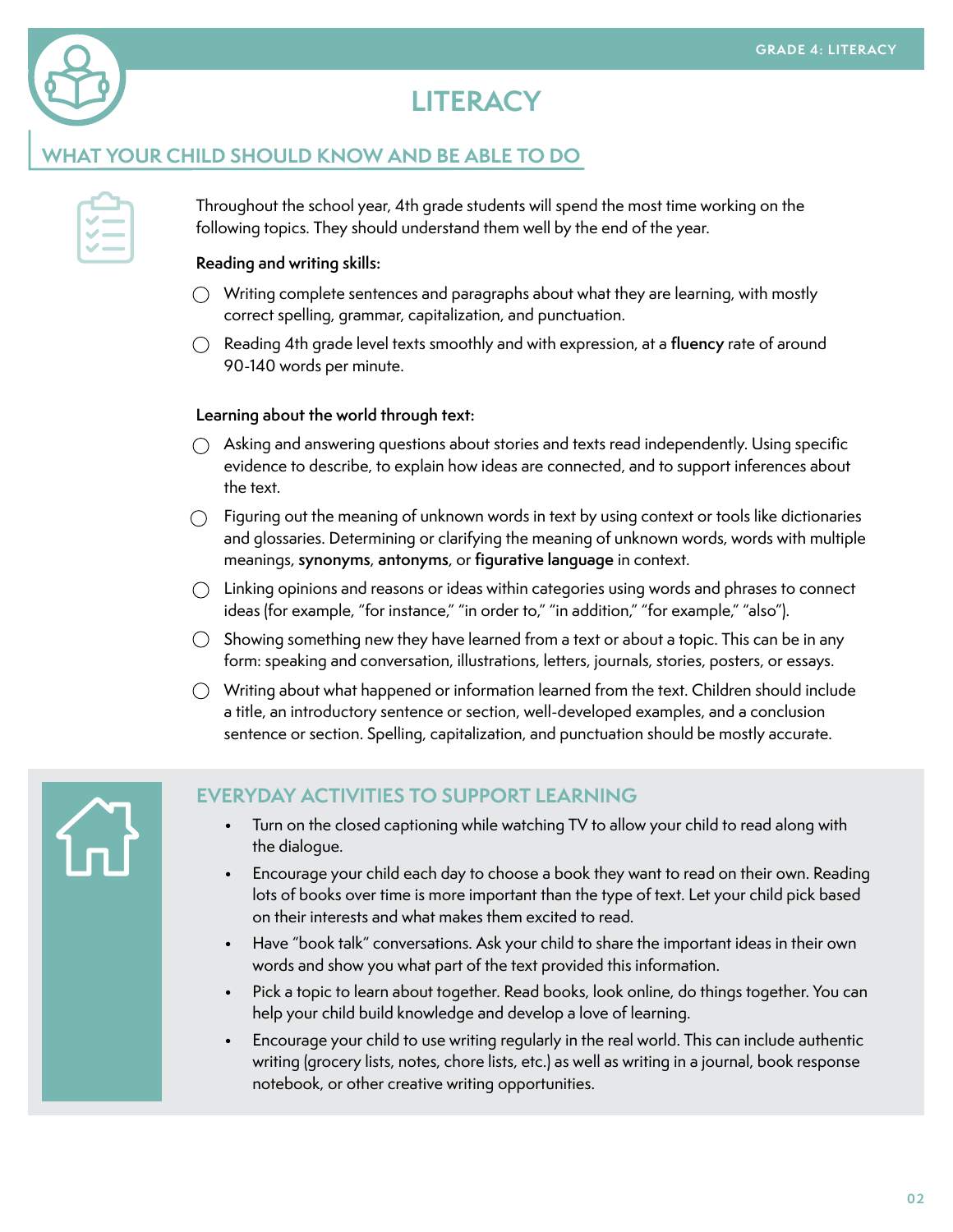

### **MATHEMATICS**

#### **WHAT YOUR CHILD SHOULD KNOW AND BE ABLE TO DO**

Throughout the school year, 4th grade students will spend the most time working on the following topics. They should understand them well by the end of the year.

- $\bigcirc$  Using the four operations, solve multi-step word problems that use whole numbers and have whole number answers, including problems where students make sense of remainders. (For example, "Four classes are going on a field trip. The classes each have 28 students. Buses hold 48 passengers. If all of the students, 4 teachers and 4 chaperones are going on the field trip, how many buses will they need?")
- Adding and subtracting multi-**digit** numbers with ease (23,647 5,265).
- Multiplying and dividing multi-**digit** numbers in problems with a limited number of **digits**   $(1,638 \times 7 \text{ or } 24 \times 17; 6,966 \div 6).$
- $\bigcirc$  Understanding and applying equivalent fractions (recognizing that 1/4 is less than 3/8 because 1/4 equals 2/8, and two eighths are less than three eighths).
- Adding, subtracting, and multiplying fractions in simple problems (2 3⁄4 − 1 1⁄4 or 3 × 5⁄8), and solving related word problems that include fractions in context. (For example, you are going to make cookies for a party. You need 3/3 cup sugar for one batch and decide to make 8 batches, so all your neighbors can have a cookie. How many cups of sugar do you need?)
- $\bigcirc$  Understanding and explaining simple decimals in terms of fractions (rewriting 0.62 as 62/100).

#### **EVERYDAY ACTIVITIES TO SUPPORT LEARNING**

- Practice adding and subtracting (multi-**digit** numbers) and multiplying and dividing, two **digits**  by two **digits** (32 × 68; 89 ÷ 47) and up to four **digits** by one **digit** (1,200 × 8; 1,800 ÷ 9).
- Practice adding and subtracting fractions with the same denominator (4/10 + 3/10; <sup>56</sup>/100 − <sup>22</sup>/100).
- Encourage a positive mindset about mathematics in the real world. This can be done by cooking with your child and asking them to help you measure the ingredients for a recipe.
- Read books about division and talk about situations where students use division in real life ([https://www.the-best-childrens-books.org/teaching-division.html\)](https://www.the-best-childrens-books.org/teaching-division.html).

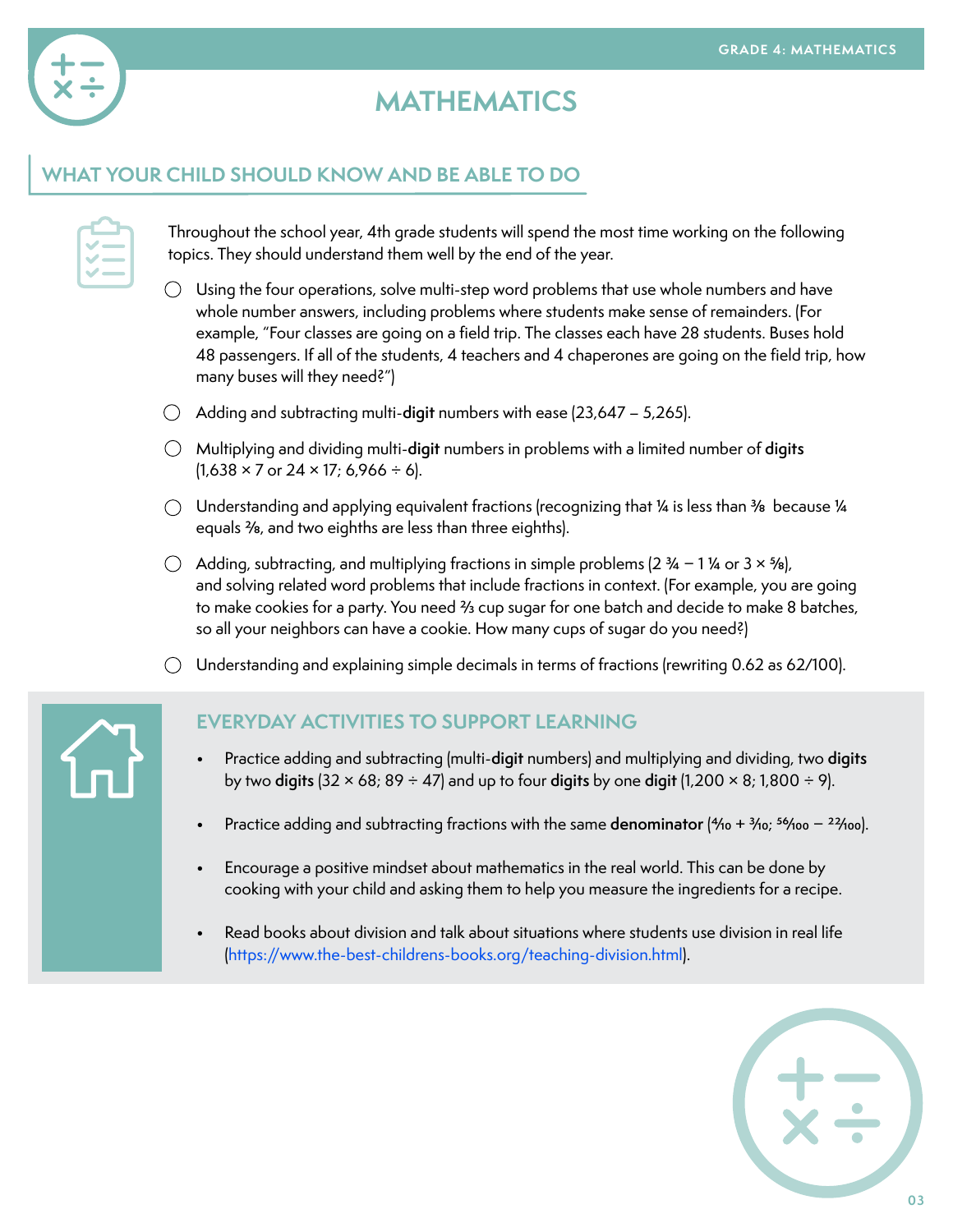### **EDUCATION WORDS**



Sometimes, you'll hear educators use a word that has a specific meaning in schools. Understanding those terms will help you speak the same language!

#### **Antonyms**

Antonyms are words that mean the opposite. "Big" and "little" are antonyms.

#### **Figurative language**

Figurative language uses figures of speech to be more interesting, effective, and impactful. ("My dog's coat is as black as coal." "He was a lion when he fought for what was right.")

#### **Fluency**

The ability to read with speed, accuracy, and proper expression that shows comprehension of what is being read.

#### **Numerator and denominator**

The numerator is the top number in a fraction. It shows how many parts we have. The denominator is the bottom number in a fraction. It shows how many parts the item is divided into.



#### **Reading level**

Teachers often determine the grade level at which a student is reading. But sometimes, children are then limited to reading texts at that level (typically a letter or number). This practice is one to be wary of, particularly if children are limited to reading only texts that are below the grade level goals.

#### **Synonyms**

Synonyms are words that mean the same thing. "Big" and "enormous" are synonyms.

#### **Text sets**

Text sets are carefully grouped sets of texts and media resources focused on a specific topic designed to help all learners build background knowledge and vocabulary through a lot of reading on science, social studies, and other high-interest topics.

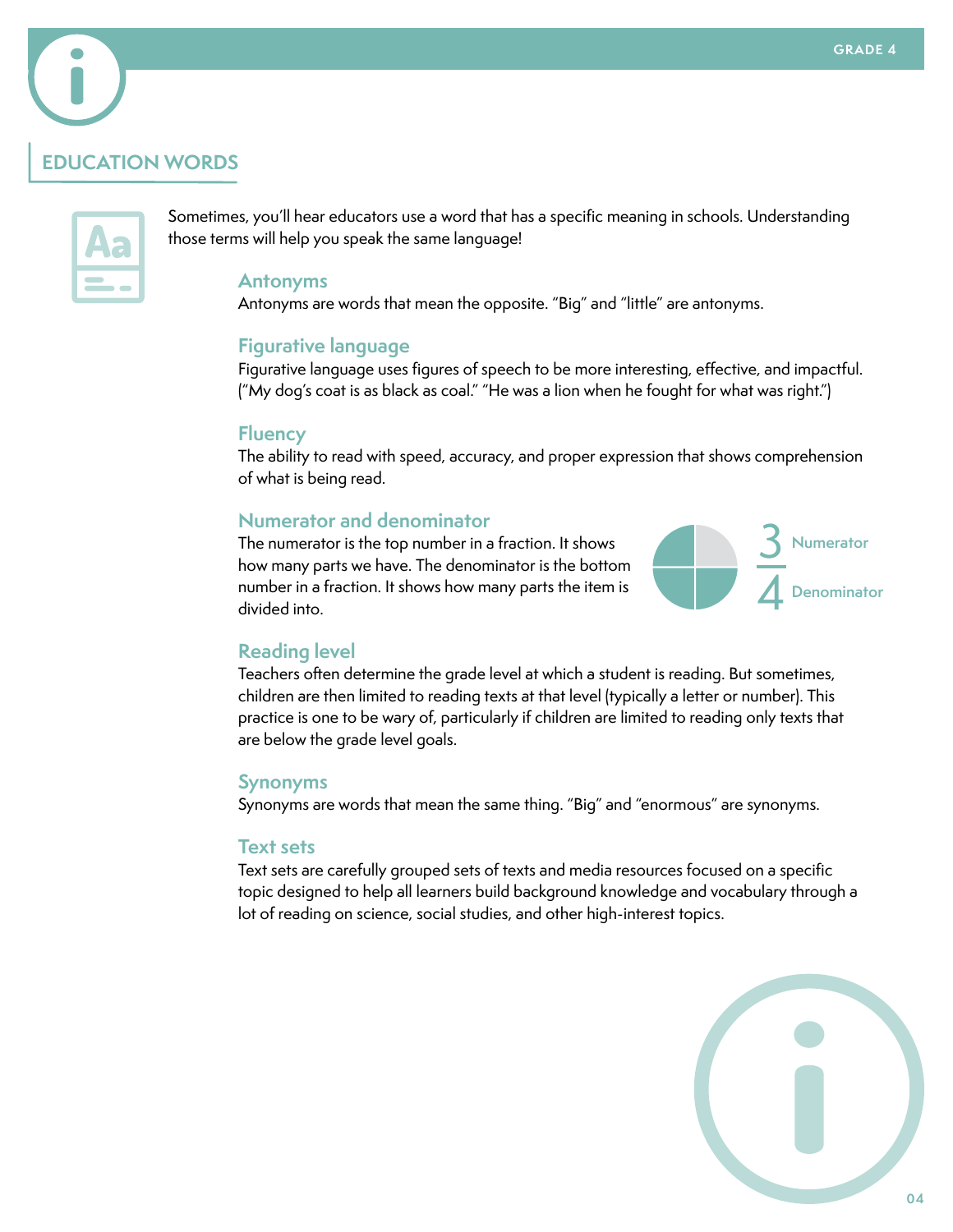### **TIPS FOR TALKING WITH TEACHERS**

#### **Literacy**

- What are my child's strengths, and how do you use them in instruction?
- How do you select texts? Will my child see characters and topics that represent them, their background, and their identity? Will they learn new perspectives and about new and diverse characters through the texts you use in the classroom?
- What topics are children learning about through reading? What should my child be able to understand, write, and talk about as a result of what they have read? Topics in history? Topics in science?
- Is my child reading Grade 4 text fluently? If not, do they have trouble with decoding? Vocabulary? What supports are being provided to address their needs?
- Is my child able to speak and listen during class discussions and conversations in ways that demonstrate they understand what they are reading and learning about? Are they able to use evidence from the text, present their responses in detail, and speak clearly about the topic or text? If not, what challenges are they facing? How can I help?
- How frequently does my child read grade level text independently? If they are not reading grade level text independently, why not? How are you supporting any reading needs they have while still allowing for time with grade level text? How can I help?
- What kinds of book(s) is my child reading during independent reading? Are they limited to a specific **reading level** or encouraged to select texts based on their interest, topics under study, or to build their knowledge of the world?
- Does my child have a chance to write regularly in class? Is my child writing clearly and legibly, in complete and organized/structured sentences? If not, what should they be working on?

#### **Math**

- What kinds of number problems are children learning to solve this year?
- Ask for specific updates on how your child is progressing in their understanding of the key content of the grade.
- How does my child approach complex math tasks? What are some suggestions for me to encourage them in learning challenging content?
- What should my child be able to understand and talk about as a result of what they have learned?
- Is my child able to demonstrate to you that they understand what they are learning about? If not, what challenges are they facing?
- How can I support a positive approach to learning math?